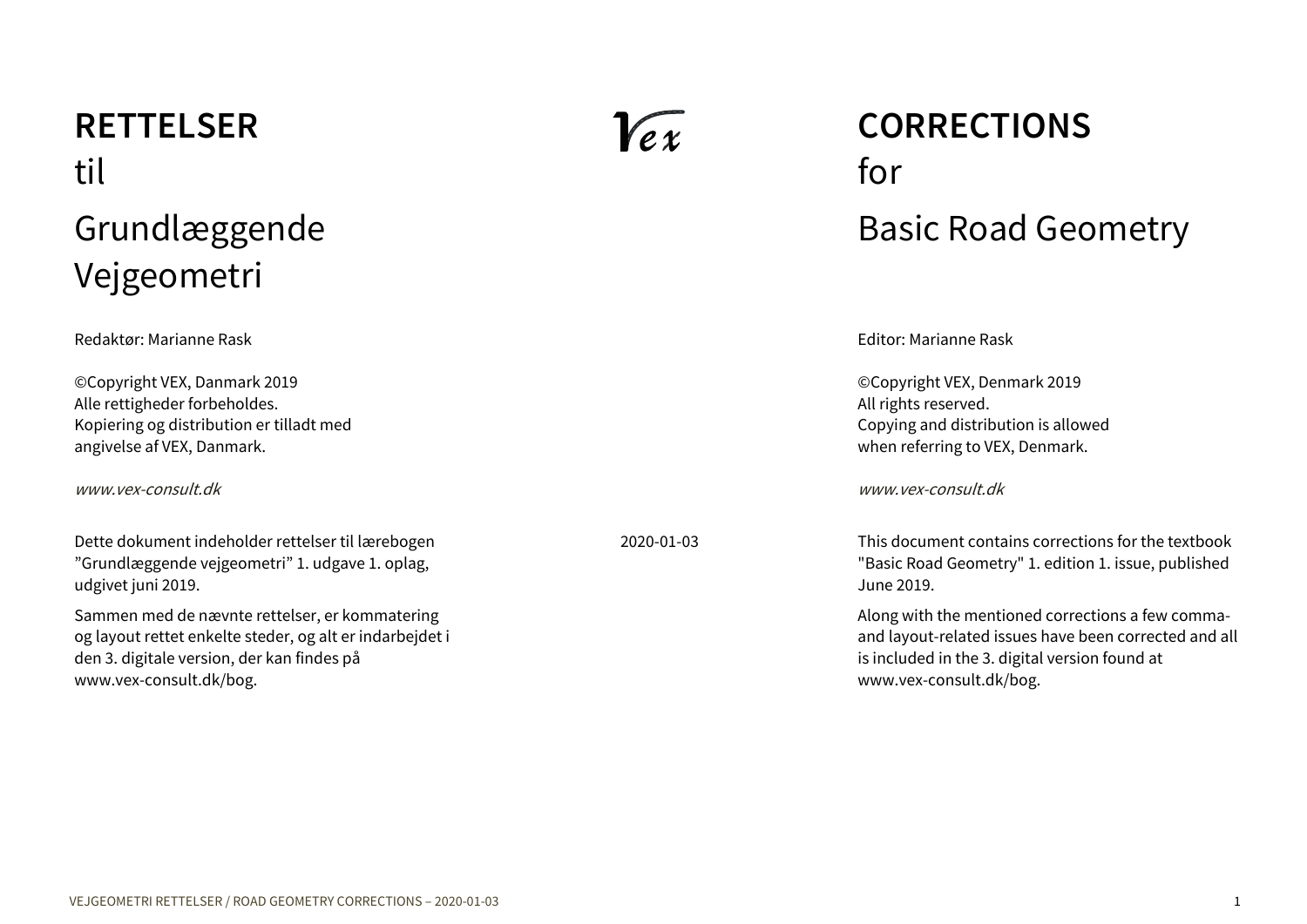# INDHOLDSFORTEGNELSE / CONTENTS

| RETTELSER, JUNI 2019 UDGAVEN / CORRECTIONS, JUNE 2019 EDITION 3           |
|---------------------------------------------------------------------------|
|                                                                           |
| Side 5, Fra forfatterens mand / Page 5, From the authors husband 3        |
| Side 5, Fra forfatterens mand / Page 5, From the author's husband 3       |
| Side 14, 2.1.2 Vejoverfladens fald / Page 14, Road surface slope  4       |
| Side 15, 2.1.3 Kræfter i en vejkurve / Page 15, Forces in a road curve  4 |
| Side 16, 2.1.3 Kræfter i en vejkurve / Page 16, Forces in a road curve  4 |
| Side 19, 2.2.1.1 Beregning af stopsigtlængde / Page 19, Calculating  5    |
|                                                                           |
| Side 43, 2.3.5 Autoværn og andet udstyr / Page 43, Guardrails  5          |
| Side 43, 2.3.5 Autoværn og andet udstyr / Page 43, Guardrails  6          |
| Side 43, 2.3.5 Autoværn og andet udstyr / Page 43, Guardrails  6          |
| Side 44, 2.3.6 Arealbehov for køretøjer / Page 44, Area demands  6        |
|                                                                           |
|                                                                           |
|                                                                           |
| Side 74, 3.2.1.4 Kantbane og cykelbane / Page 74, Edge lane and 8         |
| Side 76, 3.2.1.6 Svingspor (svingbane) / Page 76, Turning lane  8         |
| Side 81, 3.2.1.13 Fortov (gangsti) / Page 81, Sidewalk (foot path)  8     |
| Side 83, 3.2.1.14 Overkørbare områder / Page 83, Crossable areas  9       |
| Side 84, 3.2.1.16 Midterrabat og midterhelle /Page 84, Median and 9       |

| Side 89, 3.2.4 Afvandingselementer / Page 89, Drainage elements 10             |
|--------------------------------------------------------------------------------|
| Side 90, 3.2.2.4.1 Vand langs kantsten / Page 90, Water along curb 11          |
| Side 90, 3.2.2.4.1 Vand langs kantsten / Page 90, Water along curb  11         |
|                                                                                |
| Side 113, 3.4.4.4 Mindste overhøjderampelængde / Page 113, Minimum 12          |
| Side 126, 4.2 Linjeføringselementer / Page 126, Horizontal alignment  12       |
| Side 151, 5.1.1 Længdeprofildiagram / Page 151, Longitudinal profile 13        |
| Side 163, 5.2.2.3 Minimumsradius for sigt  / Page 163, Min. radius  13         |
| Side 167, 5.3.2 Afvandingsrecipienter / Page 167, Drainage recipients 14       |
| Side 168, 5.3.3 Skærende veje m.m. / Page 168, Crossing roads etc 14           |
|                                                                                |
| Side 177, 6.2.2.2 Lille horizontal kurveradius / Page 177, Small horizontal 15 |
| Side 182, 6.2.2.8 Cirkelbuer ved vejkryds / Page 182, Circular arcs  15        |
| Side 235, 7.1 Projekteringsprocedure / Page 235, Design procedure 16           |
|                                                                                |
|                                                                                |
|                                                                                |
| Side 250, 7.5 Særlige forhold i byer / Page 250, Special conditions 17         |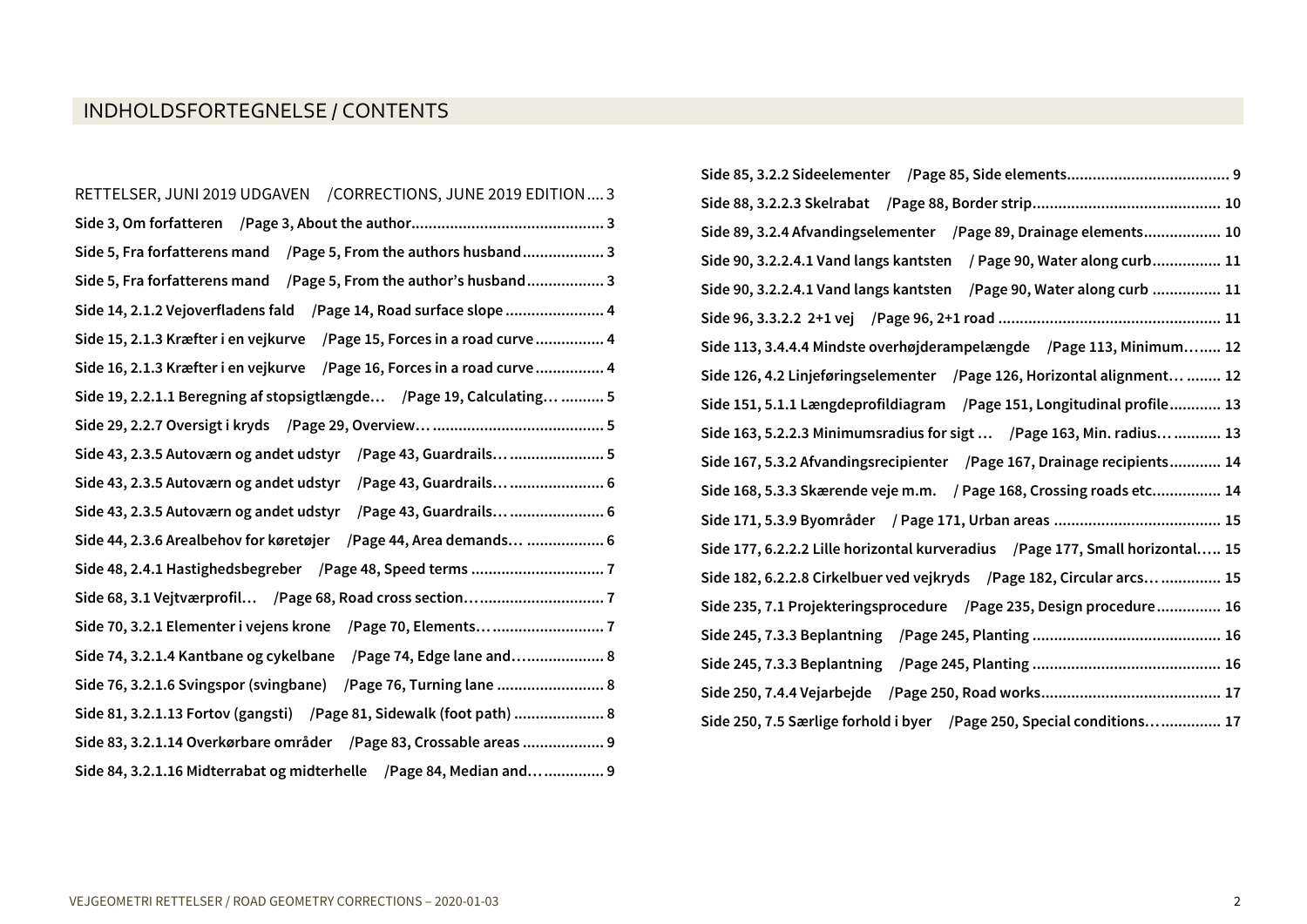# <span id="page-2-1"></span>Side 3, Om forfatteren

Den engelske tekst i højre kolonne var fejlagtigt erstattet af den danske tekst.

Korrekt tekst:

# <span id="page-2-2"></span>Side 5, Fra forfatterens mand

Højre afsnitsoverskrift:

# <span id="page-2-3"></span>Side 5, Fra forfatterens mand

Venstre kolonne, 4. afsnit, linje 1:

"Til min og kone og forfatteren vil…"

 $\rightarrow$ 

"Til min kone og forfatteren vil…"

# <span id="page-2-0"></span>RETTELSER, JUNI 2019 UDGAVEN AND THE SERIES OF THE SERIES OF THE SERIES OF THE SERIES OF THE SERIES OF THE SERIES OF THE SERIES OF THE SERIES OF THE SERIES OF THE SERIES OF THE SERIES OF THE SERIES OF THE SERIES OF THE SER

| /Page 3, About the author<br>The English text in the right column was wrongfully<br>replaced by the Danish text.<br>Correct text:<br>Marianne Rask holds a master's degree from the<br>Technical University of Denmark from 1993 specializing in<br>road and rail engineering.<br>In the period 2005-2019 she was employed as an external<br>associate professor at the Technical University of<br>Denmark (DTU) where she taught geometric road<br>engineering in addition to practical work as a road<br>engineer.<br>/Page 5, From the authors husband<br>Left section header:<br>"From the authors husband"<br>$\rightarrow$<br>"From the author's husband"<br>/Page 5, From the author's husband<br>Left column, 4. section, line 11: |  |
|--------------------------------------------------------------------------------------------------------------------------------------------------------------------------------------------------------------------------------------------------------------------------------------------------------------------------------------------------------------------------------------------------------------------------------------------------------------------------------------------------------------------------------------------------------------------------------------------------------------------------------------------------------------------------------------------------------------------------------------------|--|
|                                                                                                                                                                                                                                                                                                                                                                                                                                                                                                                                                                                                                                                                                                                                            |  |
|                                                                                                                                                                                                                                                                                                                                                                                                                                                                                                                                                                                                                                                                                                                                            |  |
|                                                                                                                                                                                                                                                                                                                                                                                                                                                                                                                                                                                                                                                                                                                                            |  |
|                                                                                                                                                                                                                                                                                                                                                                                                                                                                                                                                                                                                                                                                                                                                            |  |
|                                                                                                                                                                                                                                                                                                                                                                                                                                                                                                                                                                                                                                                                                                                                            |  |
|                                                                                                                                                                                                                                                                                                                                                                                                                                                                                                                                                                                                                                                                                                                                            |  |
|                                                                                                                                                                                                                                                                                                                                                                                                                                                                                                                                                                                                                                                                                                                                            |  |
|                                                                                                                                                                                                                                                                                                                                                                                                                                                                                                                                                                                                                                                                                                                                            |  |
|                                                                                                                                                                                                                                                                                                                                                                                                                                                                                                                                                                                                                                                                                                                                            |  |
|                                                                                                                                                                                                                                                                                                                                                                                                                                                                                                                                                                                                                                                                                                                                            |  |
|                                                                                                                                                                                                                                                                                                                                                                                                                                                                                                                                                                                                                                                                                                                                            |  |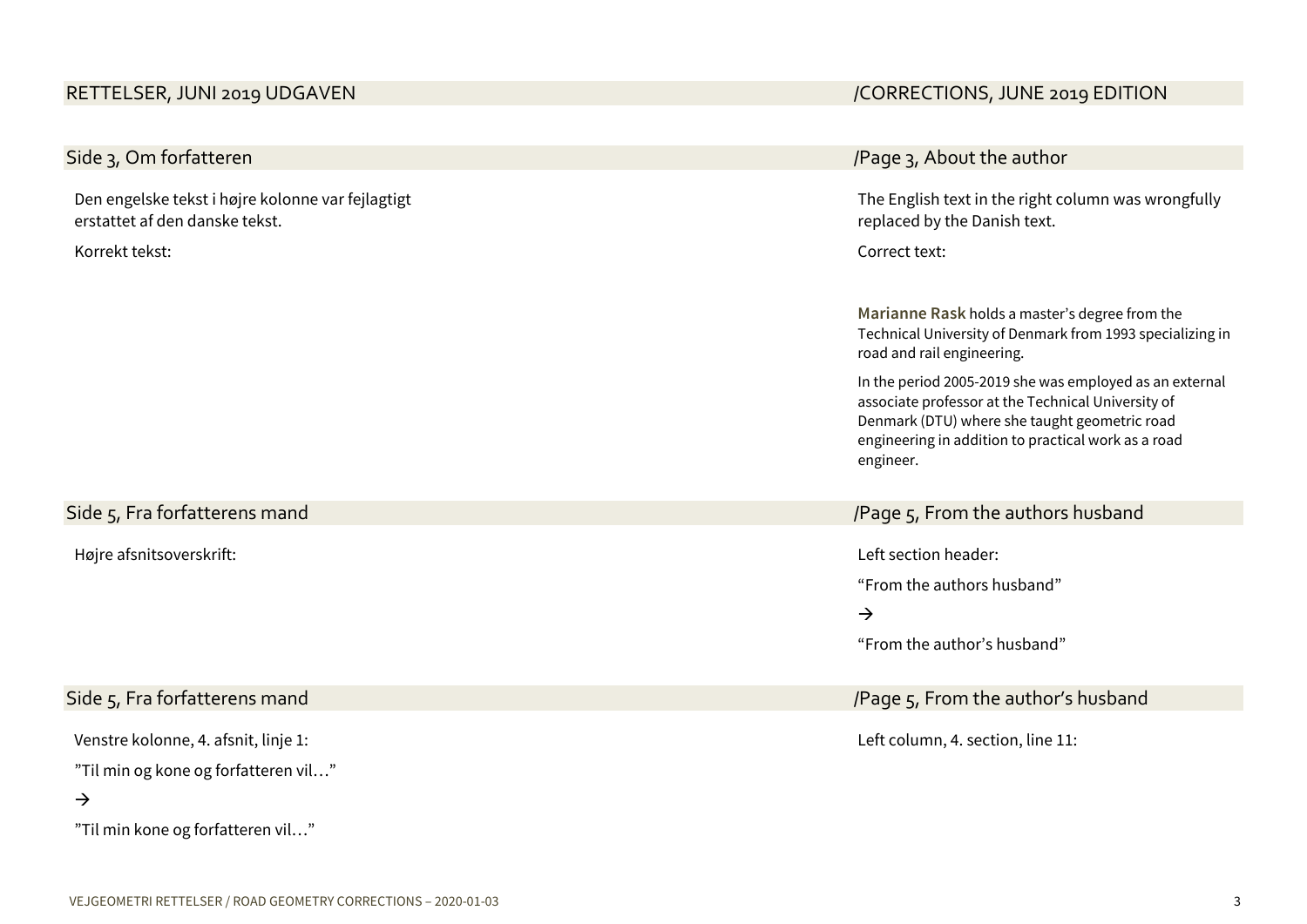<span id="page-3-2"></span><span id="page-3-1"></span><span id="page-3-0"></span>

| Side 14, 2.1.2 Vejoverfladens fald                                                                                          |                                                                                                          | /Page 14, Road surface slope                                                                                                           |
|-----------------------------------------------------------------------------------------------------------------------------|----------------------------------------------------------------------------------------------------------|----------------------------------------------------------------------------------------------------------------------------------------|
|                                                                                                                             |                                                                                                          |                                                                                                                                        |
| Midterste kolonne, figurtekst 2-5:                                                                                          | " af det radiale ogdet tangentielle fald"<br>$\rightarrow$<br>" af det radiale og det tangentielle fald" | Middle column, figure text 2-5:                                                                                                        |
| Side 15, 2.1.3 Kræfter i en vejkurve                                                                                        |                                                                                                          | /Page 15, Forces in a road curve                                                                                                       |
| Venstre kolonne, 1. afsnit, linje 4 og<br>højre kolonne, 1. afsnit, linje 4:                                                |                                                                                                          | Left column, 1. section, line 4 and<br>right column, 1. section, line 4:                                                               |
| " som vist i Fig. 2-13"                                                                                                     |                                                                                                          | " as shown in Fig. 2-13"                                                                                                               |
| $\rightarrow$                                                                                                               |                                                                                                          | $\rightarrow$                                                                                                                          |
| "  som vist i Fig. 2-6"                                                                                                     |                                                                                                          | "  as shown in Fig. 2-6"                                                                                                               |
| Side 16, 2.1.3 Kræfter i en vejkurve                                                                                        |                                                                                                          | /Page 16, Forces in a road curve                                                                                                       |
| Venstre kolonne, 2. afsnit og<br>højre kolonne, 2. afsnit:                                                                  |                                                                                                          | Left column, 2. section and<br>right column, 2. section:                                                                               |
| "Med antagelsen i Fig. 2-11 kan formlen<br>simplificeres, og samtidig kan der konverteres fra<br>$v$ [m/s] til $V$ [km/h]." |                                                                                                          | "With the assumption in Fig. 2-11 the equation may<br>be simplified, and the speed may be converted from<br>$v$ [m/s] to $V$ [km/h]."  |
| $\rightarrow$                                                                                                               |                                                                                                          | $\rightarrow$                                                                                                                          |
| "Idet $(v^2/(g \cdot R_h)) \cdot i_r \ll 1$ kan dette udtryk sættes lig 0,<br>og dermed kan formlen simplificeres.          |                                                                                                          | "Since $(v^2/(g \cdot R_h)) \cdot i_r \ll 1$ , this can be set to 0 and<br>thus, the equation may be simplified.                       |
| Samtidig kan der konverteres fra $v[m/s]$ til $V[km/h]$ ,<br>hvorved formlen kan omskrives som i Fig. 2-11."                |                                                                                                          | At the same time the speed may be converted from<br>$v[m/s]$ to $V[km/h]$ and so the equation may be<br>reformulated as in Fig. 2-11." |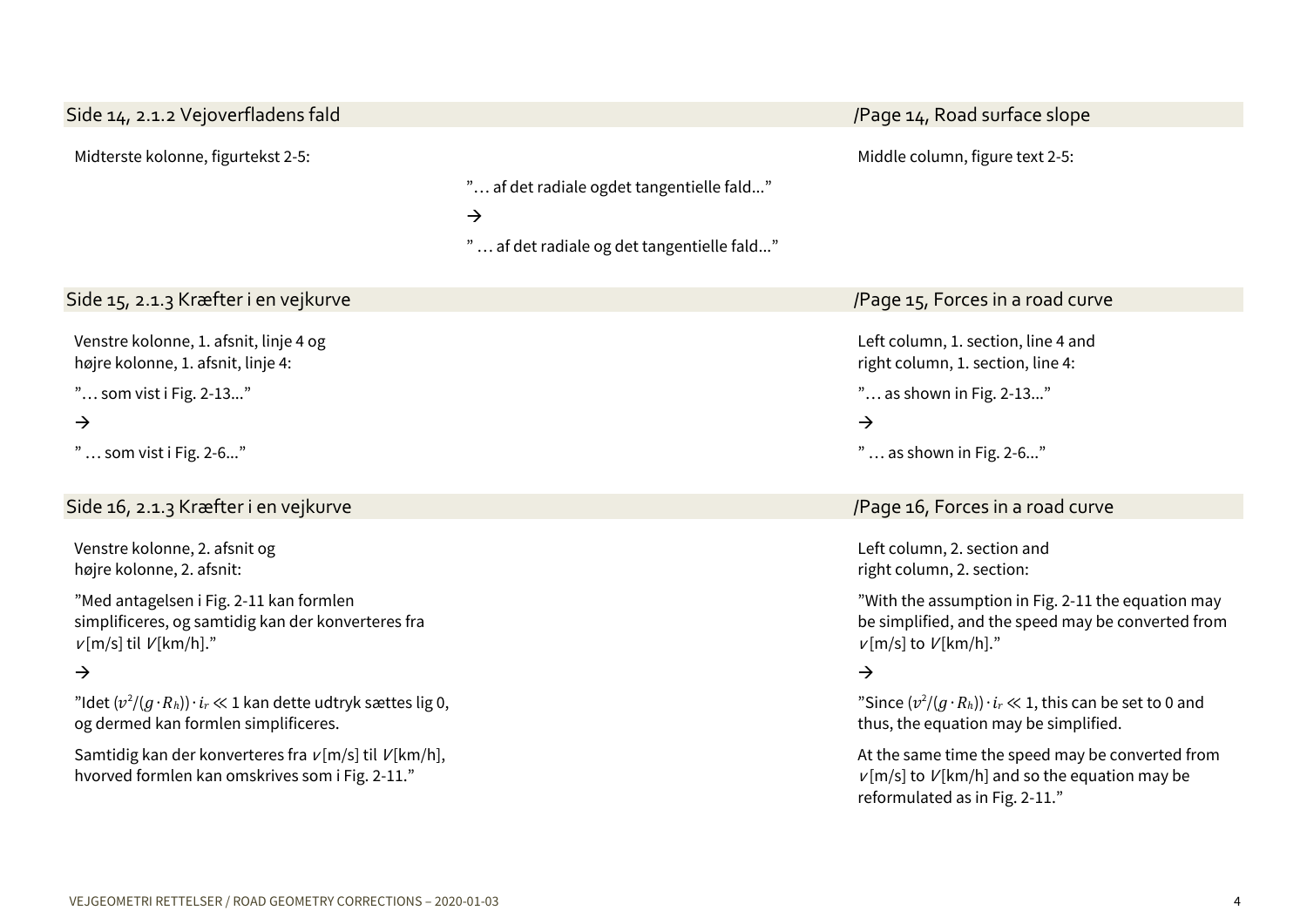# <span id="page-4-0"></span>Side 19, 2.2.1.1 Beregning af stopsigtlængde… // Calculating… /Page 19, Calculating…

Højre kolonne, 3. afsnit, linje 6: Right column, 3. section, line 6:

"... the value  $i_t = -0.050$  should be used."

# $\rightarrow$

"  $\ldots$  the value  $i = -0.050$  should be used."

### <span id="page-4-1"></span>Side 29, 2.2.7 Oversigt i kryds /Page 29, Overview…

Midterste kolonne, figur 2-33, 4. række:

 $"V<sub>o</sub>$ [km/h]"

 $\rightarrow$ 

 $"V_d$ [km/h]"

| Oversigtlængde ad<br>sekundærvej<br>Oversight length for secondary<br>road | $l_{\text{av}} = 3.0 \text{ m}$ |
|----------------------------------------------------------------------------|---------------------------------|
| Dimensionerende hastighed                                                  | Oversigtslængde                 |
| Dimensioning speed                                                         | Overview length                 |
| $V_d$ [km/h]                                                               | $l_{\rm gal}$ [m]               |
|                                                                            | 206                             |

Middle column, figure 2-33, 4. row:

" $V_p$  [km/h]"

 $\rightarrow$ 

 $"V_d$ [km/h]"

# <span id="page-4-2"></span>Side 43, 2.3.5 Autoværn og andet udstyr /Page 43, Guardrails…

Venstre kolonne, 4. afsnit og højre kolonne, 4. afsnit:

"Færdselstavler skal opstilles så tavlemasten står mindst 0,5 m fra køresporskant og mindst 0,3 m fra cykel- eller gangstikant."

 $\rightarrow$ 

"Færdselstavler skal opstilles, så tavlekanten er mindst 0,5 m fra køresporskant og mindst 0,3 m fra cykel- eller gangstikant."

Left column, 4. section and right column, 4. section:

"Road signs must be set up so that the mast is at least 0.5 m from the traffic lane edge and at least 0.3 m from the bicycle or gangway."

### $\rightarrow$

"Road signs must be set up so that the edge of the sign is at least 0.5 m from the traffic lane edge and at least 0.3 m from the edge of bicycle path or pedestrian path."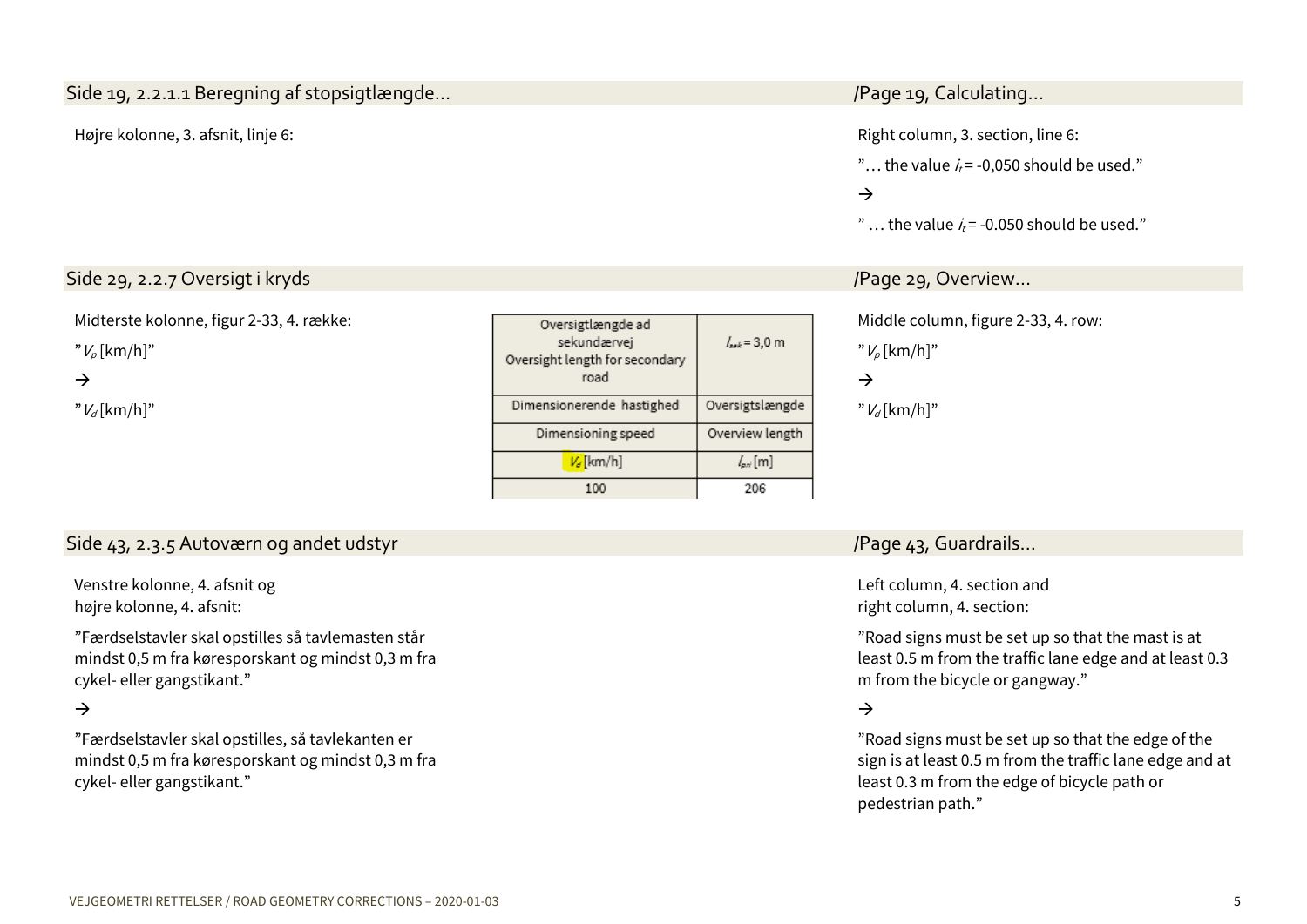<span id="page-5-2"></span><span id="page-5-1"></span><span id="page-5-0"></span>

| Side 43, 2.3.5 Autoværn og andet udstyr                                      |                                      | /Page 43, Guardrails                                                     |
|------------------------------------------------------------------------------|--------------------------------------|--------------------------------------------------------------------------|
| Venstre kolonne, 5. afsnit, linje 4 og<br>højre kolonne, 5. afsnit, linje 4: |                                      | Left column, 5. section, line 4 and<br>right column, 5. section, line 4: |
| " Fig. 2-53."                                                                |                                      | " Fig. 2-53."                                                            |
| $\rightarrow$                                                                |                                      | $\rightarrow$                                                            |
| " Fig. 2-54."                                                                |                                      | " Fig. 2-54."                                                            |
| Side 43, 2.3.5 Autoværn og andet udstyr                                      |                                      | /Page 43, Guardrails                                                     |
| Midterste kolonne, figurtekst 2-54:                                          |                                      | Middle column, figure text 2-54:                                         |
|                                                                              | " Traffic sign with frangible joint" |                                                                          |
|                                                                              | $\rightarrow$                        |                                                                          |
|                                                                              | " Traffic sign with fracture joint"  |                                                                          |
| Side 44, 2.3.6 Arealbehov for køretøjer                                      |                                      | /Page 44, Area demands                                                   |
| Midterste kolonne, figurtekst 2-55:                                          |                                      | Middle column, figure text 2-55:                                         |
|                                                                              | "A taker occasionally uses"          |                                                                          |
|                                                                              | $\rightarrow$                        |                                                                          |
|                                                                              | "A tanker occasionally uses"         |                                                                          |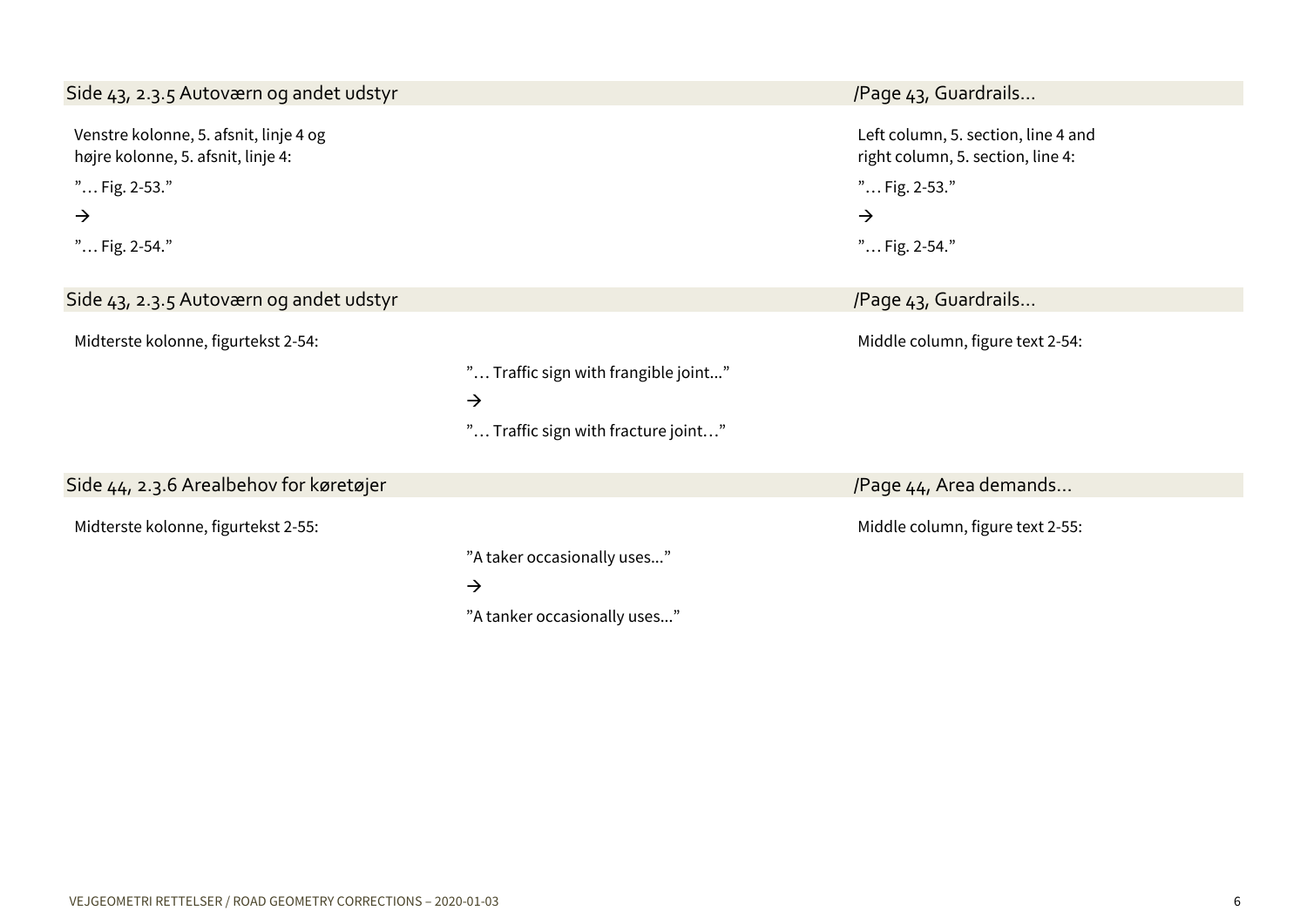<span id="page-6-1"></span><span id="page-6-0"></span>

| Side 48, 2.4.1 Hastighedsbegreber                                  | /Page 48, Speed terms                                                                                                                                                                                                                                          |
|--------------------------------------------------------------------|----------------------------------------------------------------------------------------------------------------------------------------------------------------------------------------------------------------------------------------------------------------|
| Højre kolonne, 5. afsnit, linje 1 og 2:                            | Right column, 5. section, line 1 and 2:<br>"In the Danish Road Traffic Act [2] and departmental<br>order for road marking [7, 8] "<br>$\rightarrow$<br>"In the Danish Road Traffic Act [2] and Executive<br>Order on Road Markings, Signs and Signals [7, 8] " |
| Side 68, 3.1 Vejtværprofil                                         | /Page 68, Road cross section                                                                                                                                                                                                                                   |
| Højre kolonne, 4. afsnit, linje 5:                                 | Right column, 4. section, line 5:<br>" according to the departmental order about road<br>marking [7]."<br>$\rightarrow$<br>" according to the Executive Order on Road<br>Markings, Signs and Signals [7] "                                                     |
| Side 70, 3.2.1 Elementer i vejens krone                            | /Page 70, Elements                                                                                                                                                                                                                                             |
| Venstre kolonne, 2. afsnit, linje 1:<br>"Hver af disse elementer " | Left column, 2. section, line 1:                                                                                                                                                                                                                               |

<span id="page-6-2"></span> $\rightarrow$ 

"Hvert af disse elementer …"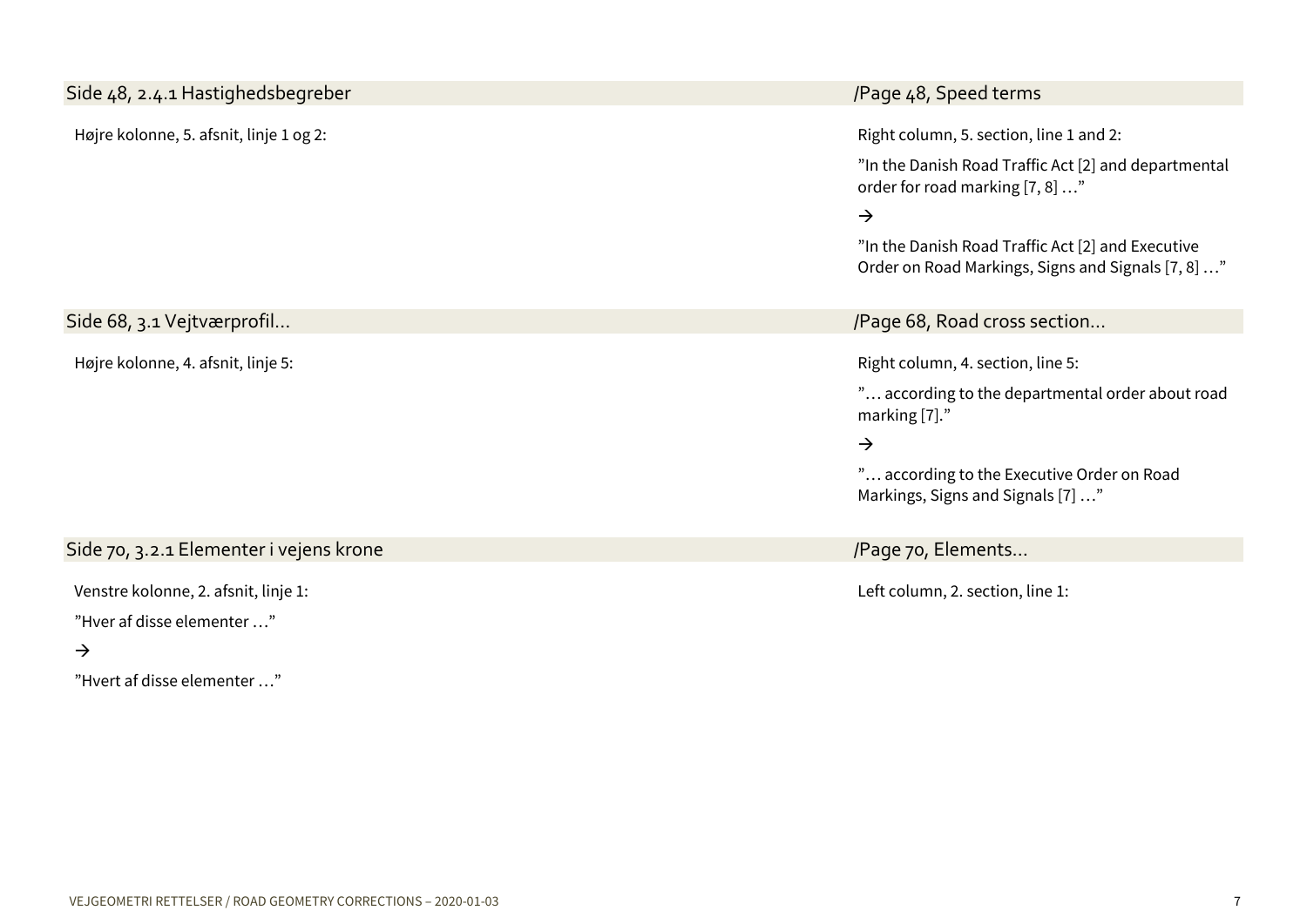<span id="page-7-0"></span>Side 74, 3.2.1.4 Kantbane og cykelbane // Allen and ... Allen and ... Allen and ... Allen and ... Allen and…

Venstre kolonne, 1. afsnit, linje 2:

"… længst til højre, adskilt fra køresporen af …"

#### $\rightarrow$

" … længst til højre, adskilt fra køresporet af …"

### <span id="page-7-1"></span>Side 76, 3.2.1.6 Svingspor (svingbane) */Page 76, Turning lane*

Venstre kolonne, 2. afsnit, linje 1 og højre kolonne, 2. afsnit, linje 1:

"Bredden af venstresvingssporet  $b_k$  eller  $b_k$ ..."

#### $\rightarrow$

"Bredden af venstresvingssporet  $b<sub>v</sub>$ eller højresvingssporet  $b_h$ ..."

## <span id="page-7-2"></span>Side 81, 3.2.1.13 Fortov (gangsti) /Page 81, Sidewalk (foot path)

Venstre kolonne, afsnitsoverskrift og højre kolonne, afsnitsoverskrift:

"Fortov (gangsti)"

### $\rightarrow$

"Fortov (gangsti) og delt sti"

Left column, 1. section, line 2:

Left column, 2. section, line 1 and right column, 2. section, line 1: "The width of the turning lane  $b_k$  or  $b_h$ ..."  $\rightarrow$ "The width of the left turning lane  $b<sub>v</sub>$  or right turning lane  $b_h$ ..."

Left column, section header and right column, section header:

"Sidewalk (foot path)"

 $\rightarrow$ 

"Sidewalk (foot path) and split path"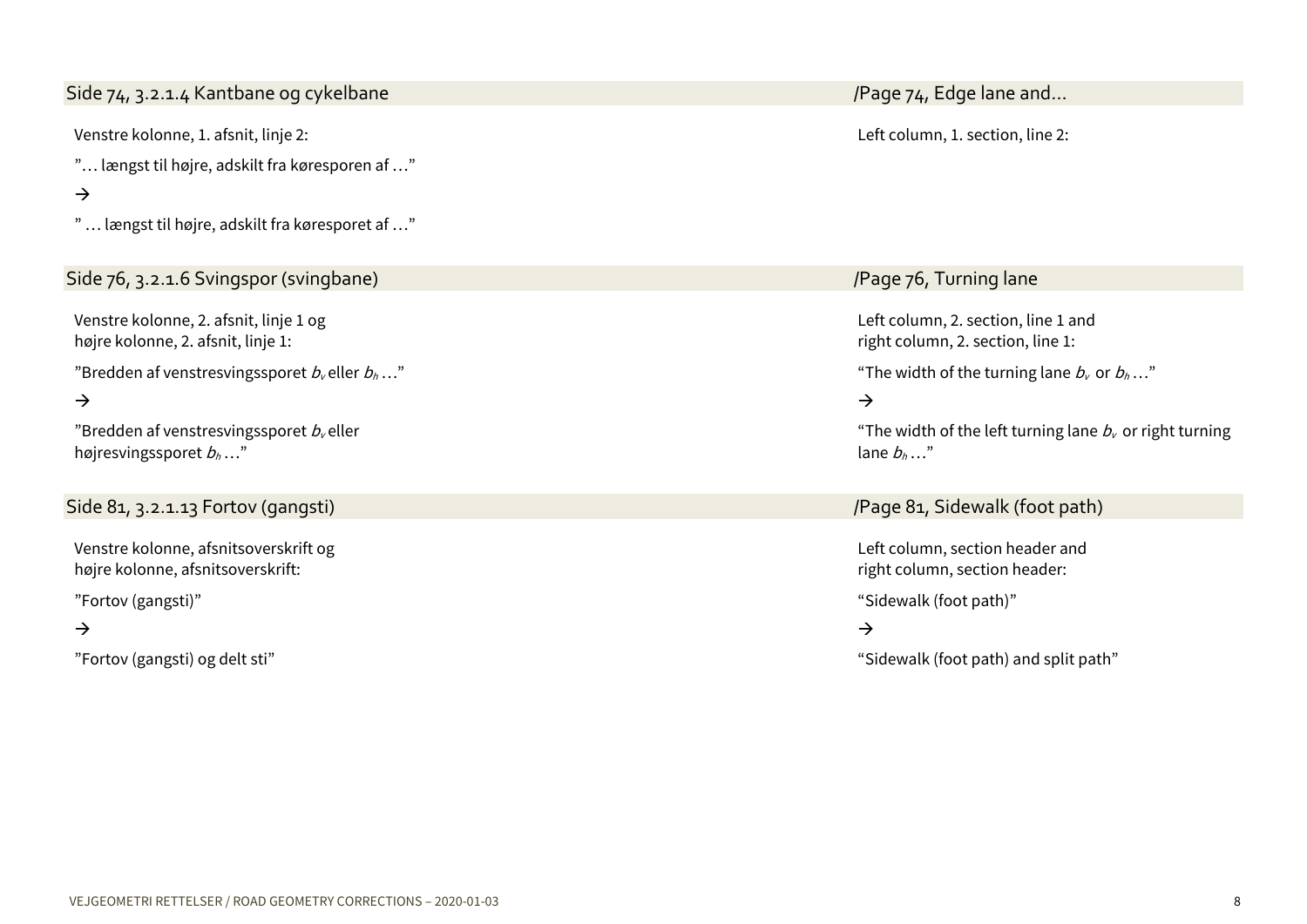# <span id="page-8-0"></span>Side 83, 3.2.1.14 Overkørbare områder /Page 83, Crossable areas

Venstre kolonne, 1. afsnit, linje 8:

"at dreje uden at køretøjets karosseri rammer vejskiltene og dels sættevogntog med …"

 $\rightarrow$ 

"at dreje, uden at køretøjets karosseri rammer vejskiltene, og dels sættevogntog med …"

### <span id="page-8-1"></span>Side 84, 3.2.1.16 Midterrabat og midterhelle and median and median and median and median and…

Venstre kolonne, 4. afsnit, linje 4 og højre kolonne, 4. afsnit, linje 5:

"Midterhellens bredde er normalt 2,0 m, hvilket gør at den kan bruges som støttepunkt for krydsende fodgængere."

### $\rightarrow$

"Midterhellens bredde er normalt 2,0–2,5 m, hvilket gør, at den kan bruges som støttepunkt for krydsende fodgængere med barnevogn eller cykel."

#### <span id="page-8-2"></span>Side 85, 3.2.2 Sideelementer /Page 85, Side elements

Venstre kolonne, 2. afsnit, linje 1:

"Hver af disse elementer …"

#### $\rightarrow$

"Hvert af disse elementer …"

Left column, 1. section, line 8:

Left column, 4. section, line 4 and right column, 4. section, line 5:

"The central island width is usually 2.0 m which means that it can be used as a support point for crossing pedestrians."

#### $\rightarrow$

"The central island width is usually 2.0-2.5 m which means that it can be used as a support point for crossing pedestrians with a pram or bicycle."

Left column, 2. section, line 1: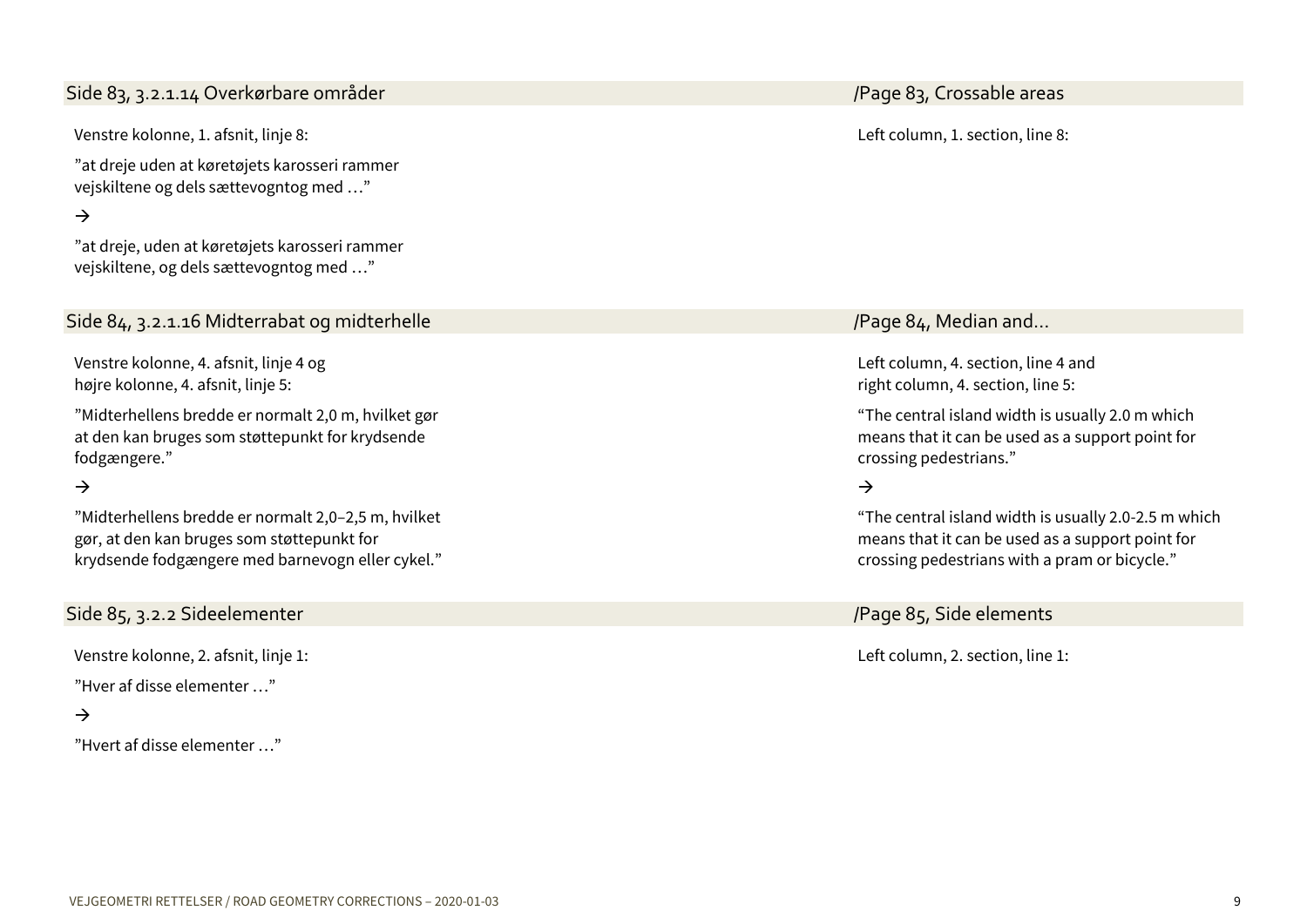## <span id="page-9-0"></span>Side 88, 3.2.2.3 Skelrabat /Page 88, Border strip

Venstre kolonne, 2. afsnit, linje 3 og højre kolonne, 2. afsnit, linje 2:

"til nærliggende sideelementer, og evt. give plads til kabler, hegn eller støjskærme.

Skelrabattens bredde er normalt 0,5-1,0 m, og dens sidehældning er typisk 40 ‰ eller følger det nærliggende terræn."

### $\rightarrow$

"til nærtliggende sideelementer, og evt. give plads til kabler, hegn eller støjskærme.

Skelrabattens bredde er normalt 0,5-1,0 m, og dens sidehældning er typisk 40 ‰ eller følger det tilstødende terræn."

### <span id="page-9-1"></span>Side 89, 3.2.4 Afvandingselementer // Side 89, Drainage elements

Venstre kolonne, 6. afsnit, linje 4:

"gennemledning til kloaksystemet."

#### $\rightarrow$

"gennem en ledning til kloaksystemet."

Left column, 2. section, line 3 and right column, 2. section, line 2:

"… it can support and give access to nearby side elements, and …"

#### $\rightarrow$

"… it can support and give access to adjacent side elements, and …"

Left column, 6. section, line 4: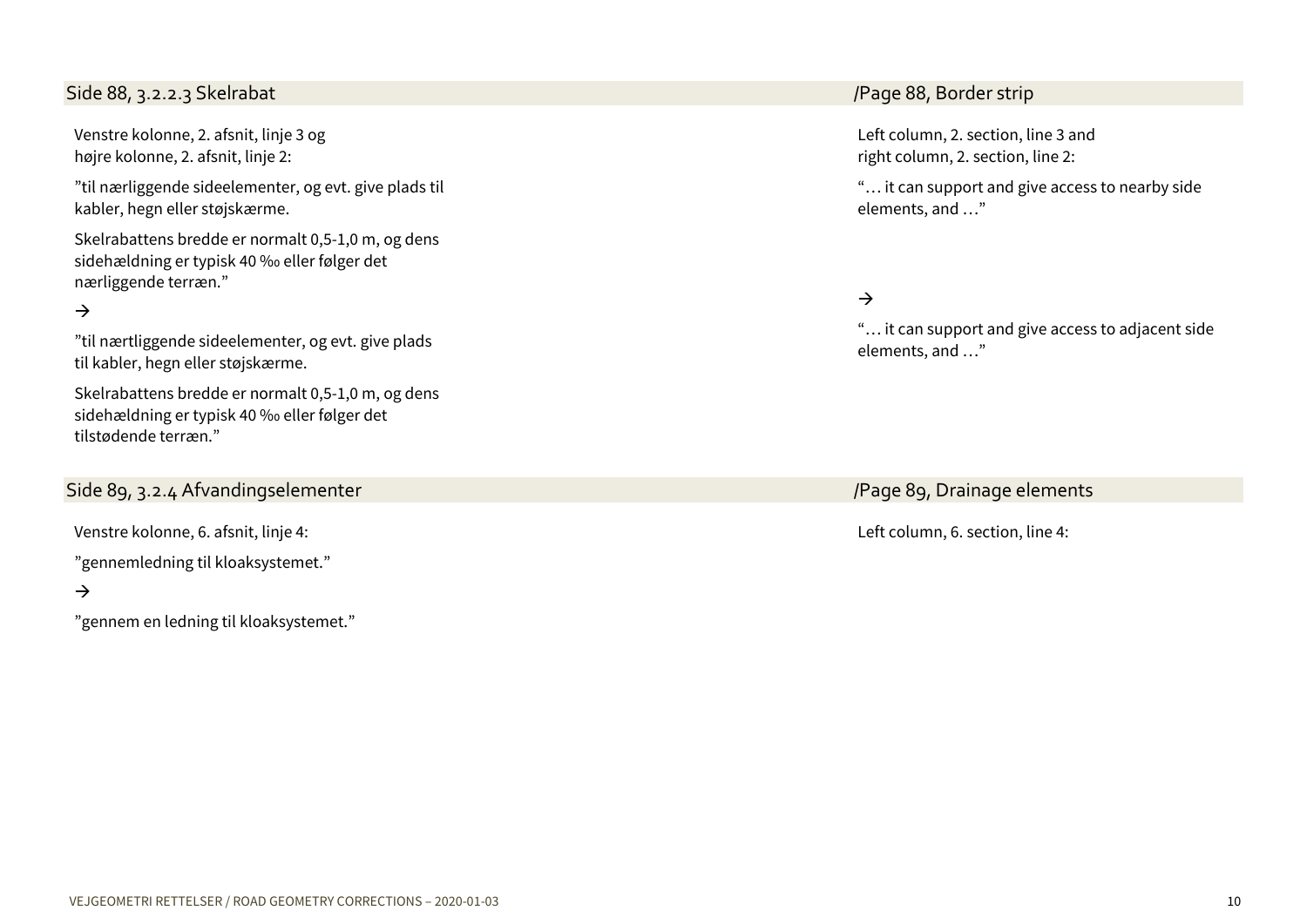<span id="page-10-0"></span>Side 90, 3.2.2.4.1 Vand langs kantsten / Page 90, Water along curb

Midterste kolonne, figurtekst 3-44:

"Lys granitkantsten med indløbsrist i kantstensforløbet /Bright granite curb with gully in the curb"

#### $\rightarrow$

"Lys granitkantsten med indløbsrist i kantstensforløbet (sideindløbsbrønd/huskasse) /Bright granite curb with gully in the curb (side-inletgully)"

Venstre kolonne, efter sidste afsnit og højre kolonne, efter sidste afsnit Indsat nyt afsnit:

"For at få vand til at løbe langs kantstenen, er det nødvendigt med et vist minimumsfald. (Se afsnit 5.2.1) Derfor kan man på veje med ringe længdefald, etablere et kunstigt rendestensfald på den del af kørebanen, der er tættest på kantstenen."

### <span id="page-10-2"></span>Side 96, 3.3.2.2 2+1 vej /Page 96, 2+1 road

Venstre kolonne, 4. og 5. afsnit:

"Sigtkravet for 2+1 veje mindst stopsigt.

Tværprofilet i Fig. 3 54 and Fig. 3 55 må ikke…"

#### $\rightarrow$

"Sigtkravet for 2+1 veje er mindst stopsigt.

Tværprofilet i Fig. 3 54 og Fig. 3 55 må ikke…"

Middle column, figure text 3-44:

## <span id="page-10-1"></span>Side 90, 3.2.2.4.1 Vand langs kantsten /Page 90, Water along curb

Left column, after last section, and right column, after last section New section inserted:

"A minimum slope is necessary to make water flow along the curb. (See section 5.2.1). Therefore, on roads with small longitudinal slope, you may create an artificial slope on the road surface closest to the curb."

Left column, 4. and 5. section: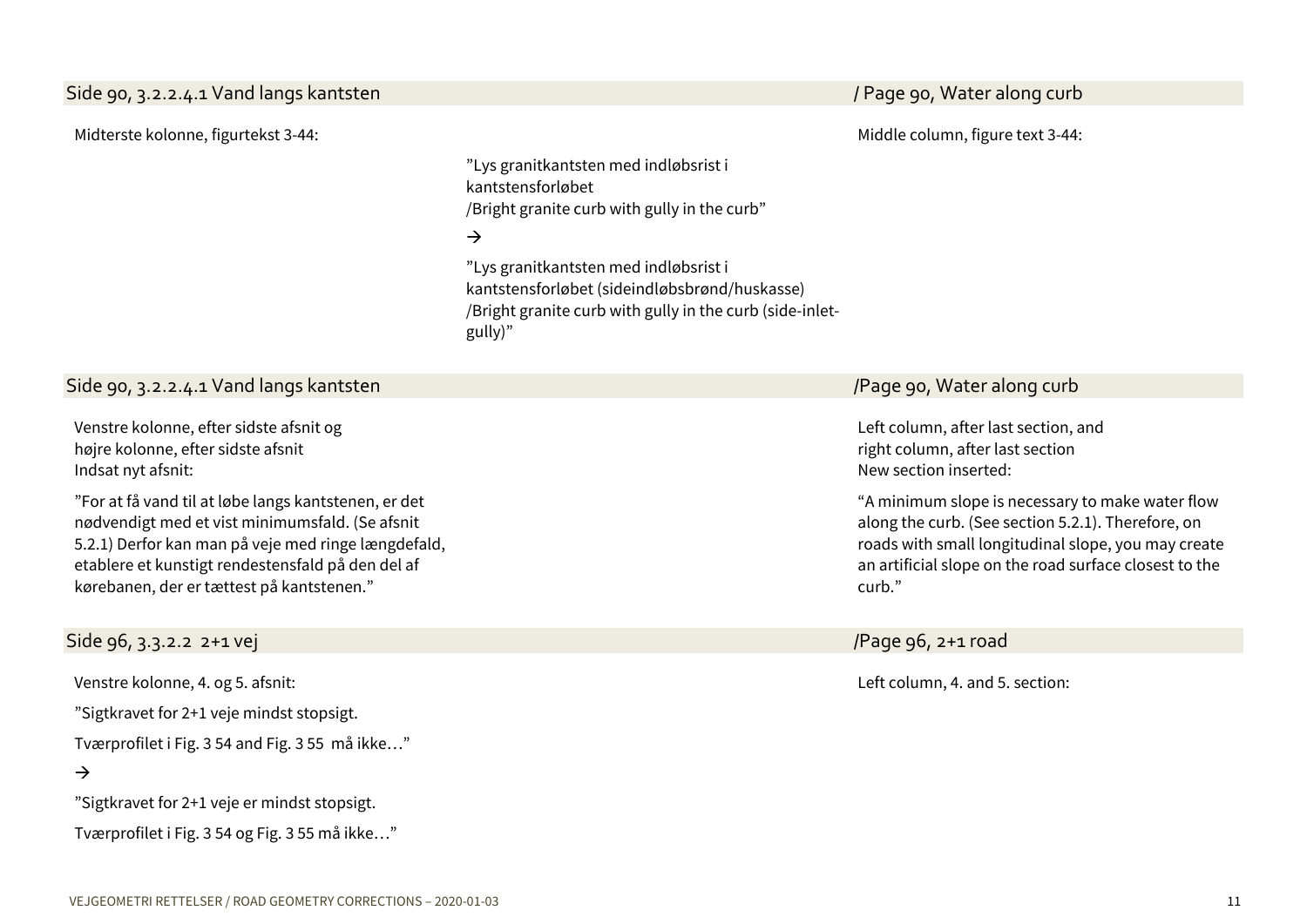# <span id="page-11-0"></span>Side 113, 3.4.4.4 Mindste overhøjderampelængde */Page 113, Minimum...*

Venstre kolonne, 2. afsnit, linje 2:

"… klotoiden er den type, der normal bruges i vejdesign."

 $\rightarrow$ 

"… klotoiden er den type, der normalt bruges i vejdesign."

Venstre kolonne, 6. afsnit:

"Elementet parameterværdi vises både starten og slutningen af hvert element."

 $\rightarrow$ 

"Elementets parameterværdi vises både i starten og i slutningen af hvert element."

Left column, 2. section, line 2:

<span id="page-11-1"></span>Side 126, 4.2 Linjeføringselementer // Side 126, Horizontal alignment...

Left column, 6. section: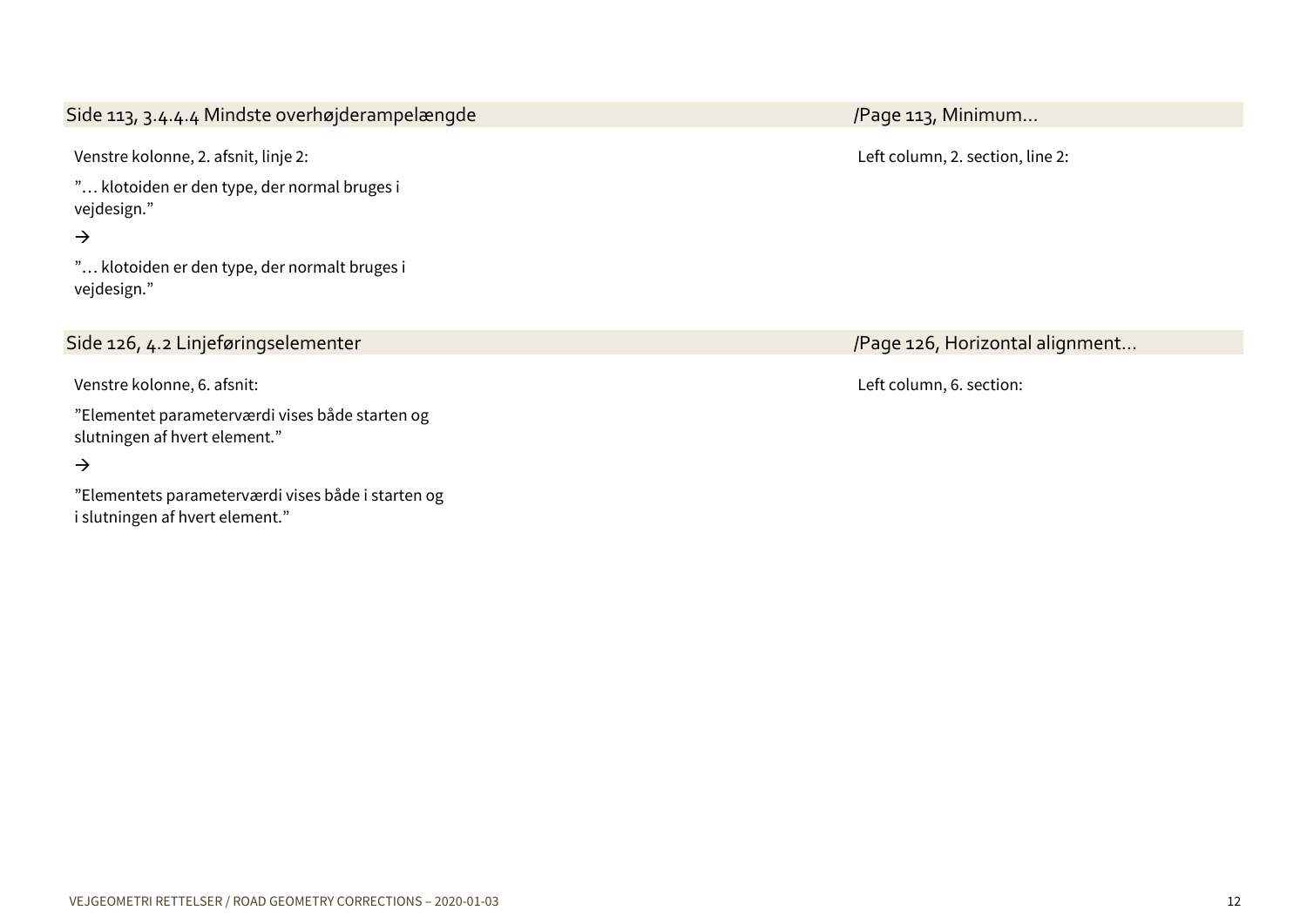#### noget ganske andet i vejdesign, benyttes det ikke her.)

Venstre kolonne, 2. afsnit, linje 3 og 4. afsnit, linje 1: "… kaldes målestoksforskellen. (Nogle gange kaldes den "overhøjden", men da dette udtryk benyttes til

Målestoksforskellen er normalt 10…"

 $\rightarrow$ 

"… kaldes højdeoverdrivelsen eller målestoksforskellen. (Nogle gange kaldes den "overhøjden", men da dette udtryk betyder noget ganske andet i vejdesign, benyttes det ikke her.)

Højdeoverdrivelsen er normalt 10…"

# <span id="page-12-1"></span>Side 163, 5.2.2.3 Minimumsradius for sigt ...

# <span id="page-12-0"></span>Side 151, 5.1.1 Længdeprofildiagram /Page 151, Longitudinal profile

Left column, 2. section, line 3 and 4. section, line 1:

Højre kolonne, 5. afsnit, linje 5: Right column, 5. section, line 5:

"…These are found in chapter 9.2."

 $\rightarrow$ 

"…These are found in section 9.2."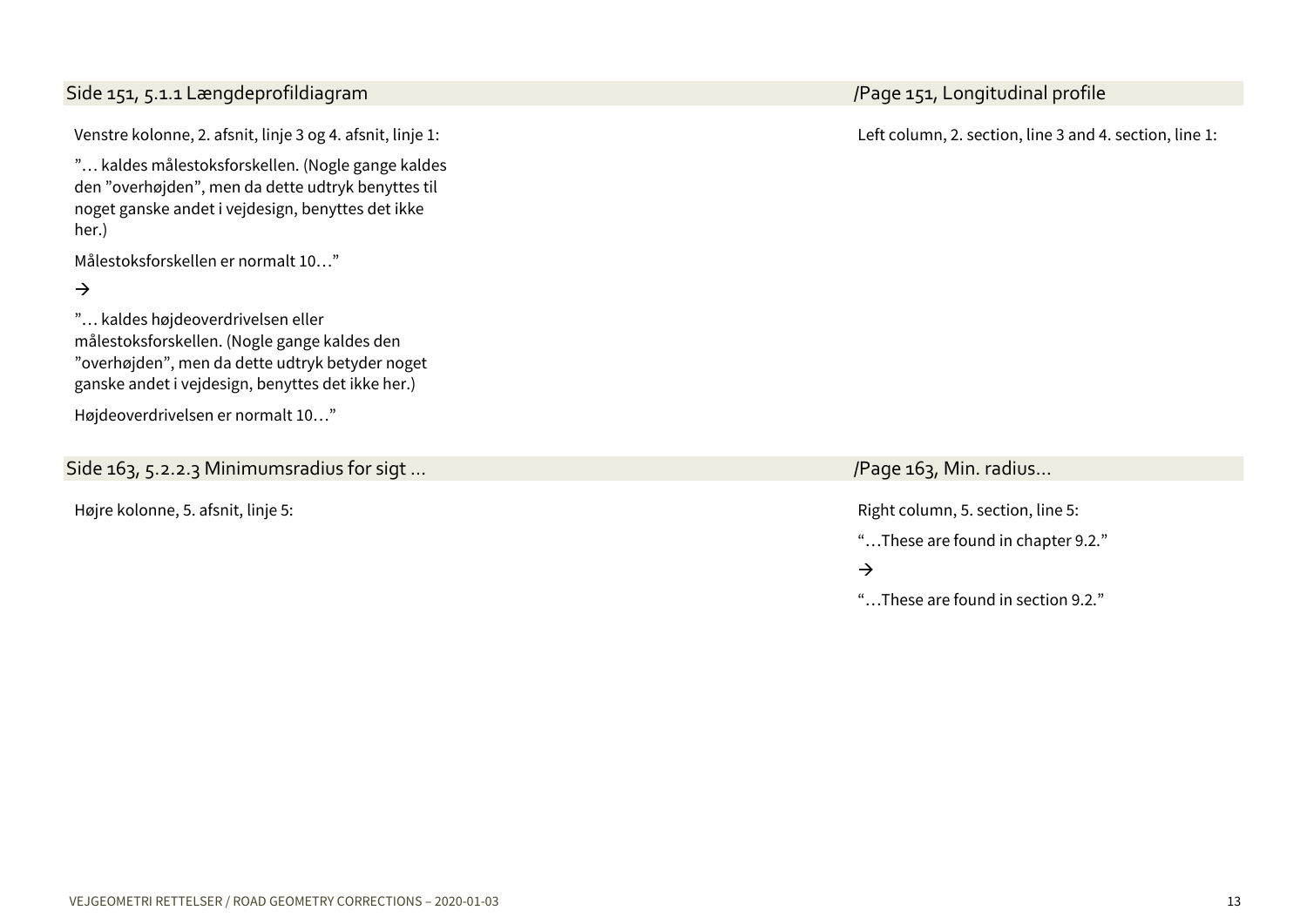# <span id="page-13-0"></span>Side 167, 5.3.2 Afvandingsrecipienter // Campion 1999 / Campion 1999 / Page 167, Drainage recipients

Venstre kolonne, 3. afsnit:

"Man skal naturligvis også undersøge, hvilke krav der er til rensning af vandet inden de udledes til recipient. Ofte vil der skulle anlægges et forsinkelsesbassin, hvori vandet kan stå og urenheder kan bundfældes, inden det ledes videre til recipienten."

### $\rightarrow$

"Man skal naturligvis også undersøge, hvilke krav der er til rensning af vandet, inden det udledes til recipient. Ofte vil der skulle anlægges et forsinkelsesbassin, hvori vandet kan stå, og urenheder kan bundfældes, inden det ledes videre til recipienten."

# <span id="page-13-1"></span>Side 168, 5.3.3 Skærende veje m.m. / Page 168, Crossing roads etc.

Midterste kolonne, figurtekst 5-37:

Left column, 3. section:

Middle column, figure text 5-37:

"Bro over Skanderborgmotorvejen /Bridge over the Skanderborg motorway"

#### $\rightarrow$

" Bro over Silkeborgmotorvejen. Broen er udformet som en pil, pegende mod Silkeborg by. /Bridge over the Silkeborg motorway. The bridge is shaped like an arrow pointing towards Silkeborg city."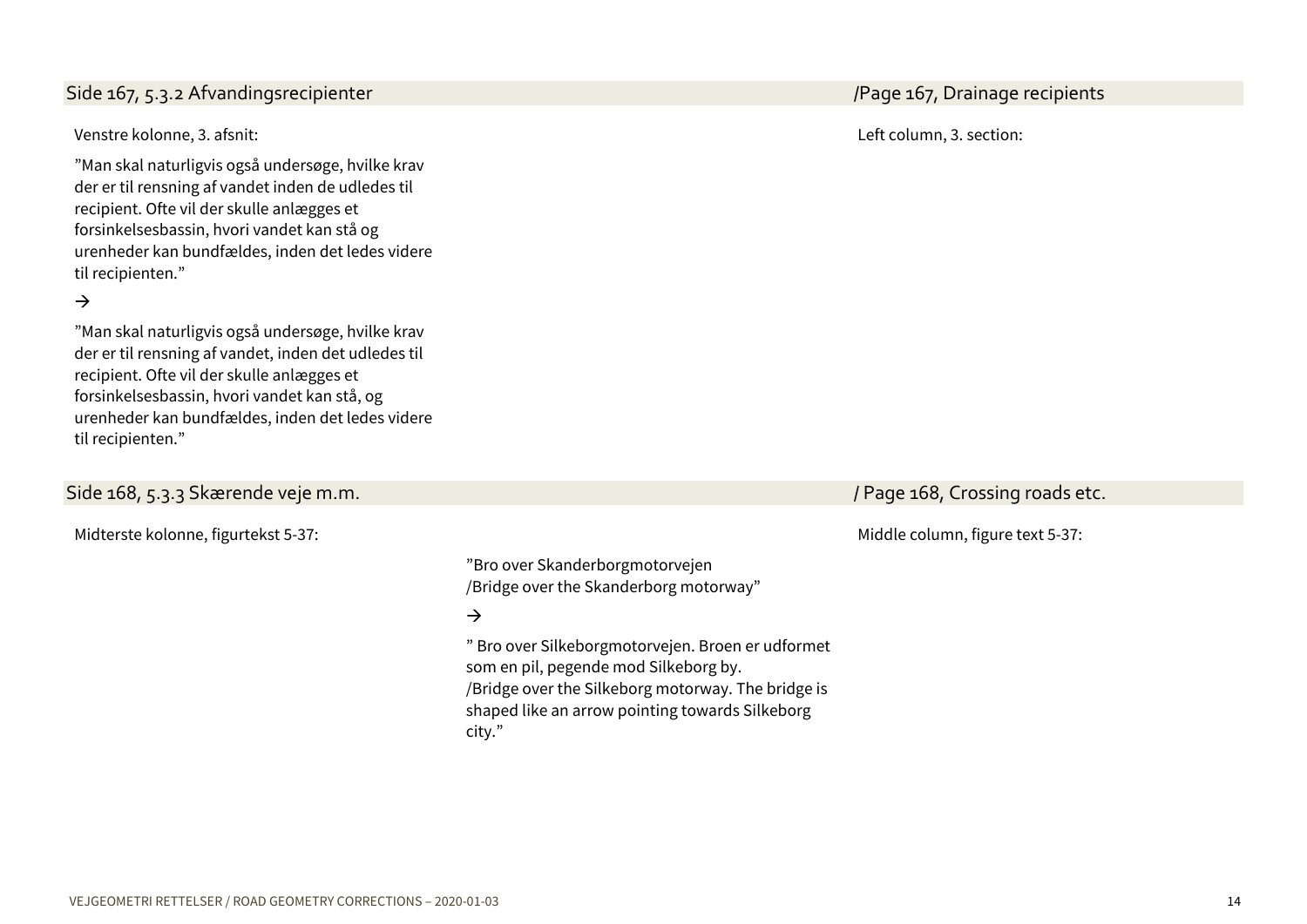#### <span id="page-14-1"></span><span id="page-14-0"></span>Side 171, 5.3.9 Byområder / Page 171, Urban areas Venstre kolonne, 2. afsnit, linje 1 og højre kolonne, 2. afsnit, linje 1 og midterste kolonne, figurtekst 5-41: Left column, 2. section, line 1 and right column, 2. section, line 1 and middle column, figure text 5-41: "… Skanderborg…"  $\rightarrow$ "… Silkeborg…" "… Skanderborg…"  $\rightarrow$ "… Silkeborg…" "… Skanderborg…"  $\rightarrow$ "… Silkeborg…" Side 177, 6.2.2.2 Lille horizontal kurveradius / Alexander Annual Lille and Alexander Annual Annual Annual Ann Venstre afsnitsoverskrift: "Lille horizontal kurveradius"  $\rightarrow$ "Lille horisontal kurveradius" Left section header: Side 182, 6.2.2.8 Cirkelbuer ved vejkryds /Page 182, Circular arcs… Venstre kolonne, 1. afsnit, linje 3: "… sekundærvejen så vil blive forskellig til…" Left column, 1. section, line 3:

"… sekundærvejen vil nemlig blive forskellig til…"

<span id="page-14-2"></span> $\rightarrow$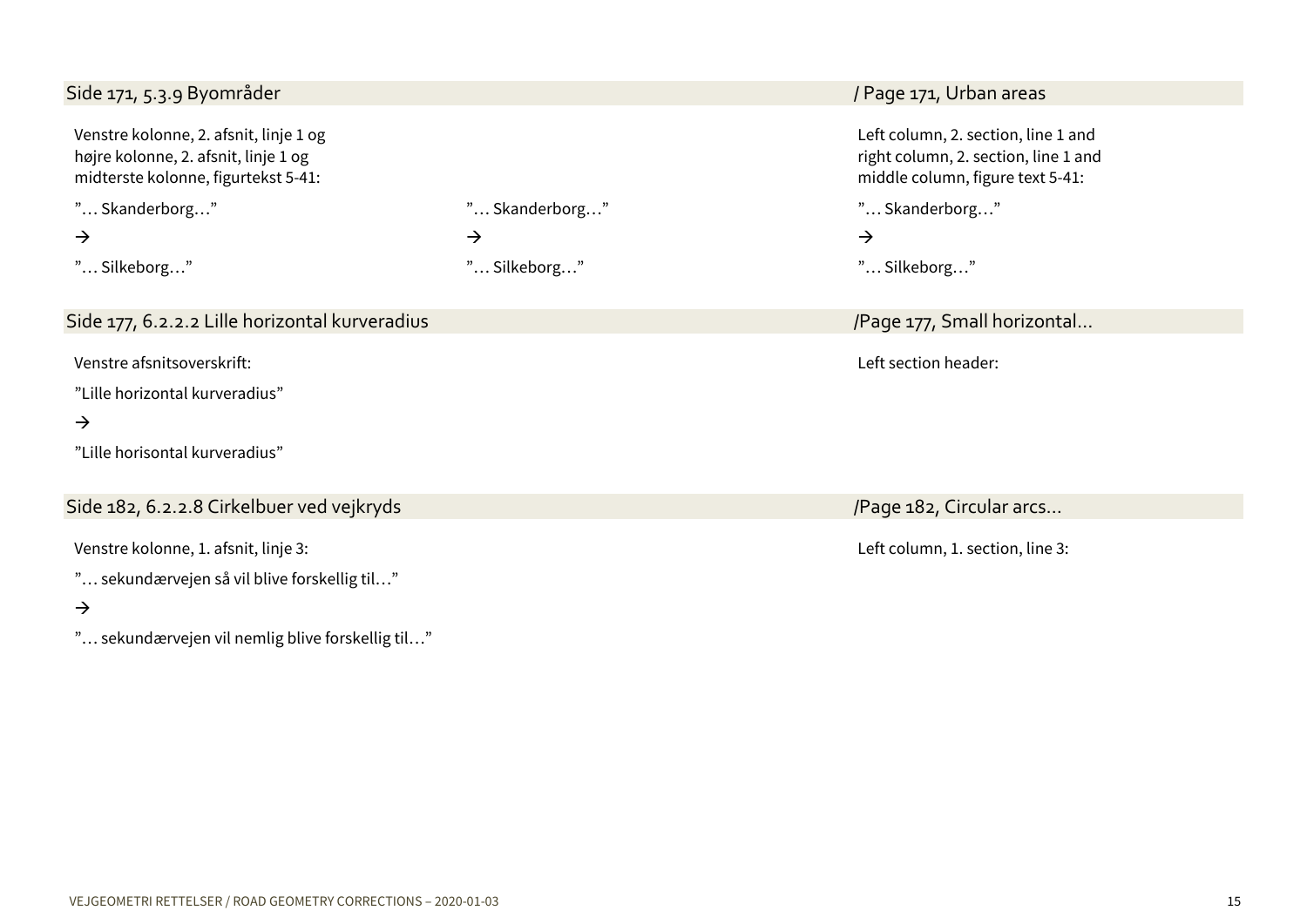<span id="page-15-0"></span>Side 235, 7.1 Projekteringsprocedure /Page 235, Design procedure

Venstre kolonne, 3. afsnit, linje 4:

"… bruges til vurdering tracé, sigtforhold og…"

# $\rightarrow$

"… bruges til vurdering af tracé, sigtforhold og…"

# <span id="page-15-1"></span>Side 245, 7.3.3 Beplantning /Page 245, Planting

Venstre kolonne, 2. afsnit, linje 4 og 7:

"… og er desuden med at sikre, at…"

"… omgive af faste belægninger."

### $\rightarrow$

- "… og er desuden med til at sikre, at…"
- "… omgivet af faste belægninger."

# <span id="page-15-2"></span>Side 245, 7.3.3 Beplantning /Page 245, Planting

Venstre kolonne, 5. afsnit, linje 5:

"… kan eksempel gøre vejens forløb…"

### $\rightarrow$

"… kan eksempelvis gøre vejens forløb…"

Left column, 3. section, line 4:

Left column, 2. section, line 4 and 7:

Left column, 5. section, line 5: